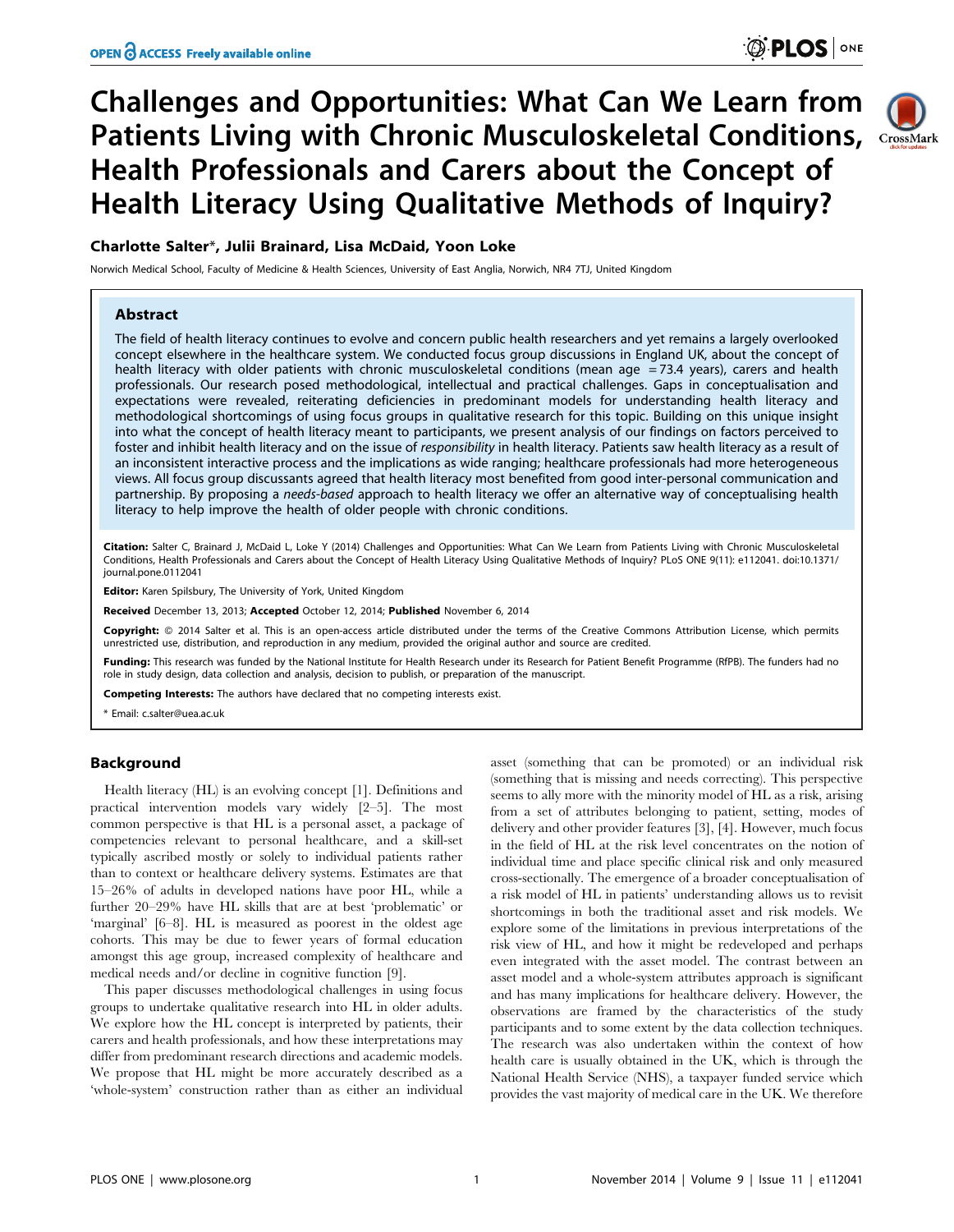present our suggestions in the context of methodological challenges in undertaking such qualitative research.

# Introduction

Early (1990s) definitions and conceptual models of health literacy (HL) were concerned with identifying patients with significant shortcomings in literacy and numeracy skills. These basic deficits were observed to comprise  $>40\%$  of US adults unable to read complex text [10] and one in five UK adults with less literacy than expected of an 11 year old child and up to 40% of adults with significant numeracy problems [11]. It was anxiety raised by these statistics that fuelled an interest in health literacy where in the context of the US and UK healthcare systems both rely extensively on complex written and verbal information to guide patients. Nutbeam (2000) [12] categorised HL into 3-levels: functional, interactive and critical. Functional HL is concerned with basic skills (reading and numeracy). Interactive HL further involves communicative and social skills necessary to understand and apply new information in changing situations. Critical HL is a 'higher level' set of cognitive and social skills used to critically examine health information. Chinn [13] described critical HL as a social asset (whereas functional HL may be seen as a health knowledge deficit). Numerous assessment instruments have been developed to measure functional and sometimes interactive HL in individuals [14], [15]. Most such instruments are relatively easy to administer but are quite simplistic in what they assess, focusing primarily on word or short sentence comprehension. Much research exists that establishes a consistent deleterious association between low HL levels as indicated by those instruments and health outcomes [16], [17] although the full causal pathways remain uncertain [16–18].

The view of HL as an individual attribute (or asset) has dominated and indeed is the basis of many intervention and health promotion efforts. However, variations on the perspective have emerged. Baker [19] described HL as an individual's ability to function in a healthcare environment, while Volandes and Paasche-Orlow [20] argued that HL can only be addressed and understood in the context of other health-related inequalities. Nutbeam (2008) [4] described Baker's work as a 'risk' model of HL and critiqued it as too limited in scope for development of interventions but welcomed perspectives which might better integrate the risk and assets models. Most practical guidance to address poor HL (e.g. Nielsen-Bohlman et al. [10]) has stated that while HL levels are individual patient assets, health professionals have joint responsibility with patients for tackling problems of low HL. Other recent definitions and models [2], [21] describe HL as an individual or population asset, while simultaneously portraying it as a product of both context (including external mediators) and patient capacities. Common to all such research is an untested underlying assumption that if people are given the conditions (skills, awareness, information etc) to make individual informed decisions, then they will 'do the right thing': i.e. adopt public health and (bio)medical strategies deemed necessary and important to promote and maintain good health. As a result, poor health literacy has become almost synonymous with undesirable health choices. We will return later to the tangled problems of low HL and non-adherence.

# Methods

This research was part of a National Institute for Health Research study to evaluate the impact of low HL on older people with chronic conditions and identify areas for improvement in patient care and future research. Musculoskeletal conditions were

chosen because we had conducted a systematic review and collected published data on these conditions. The specific aim of the focus group discussions (FGD) was to explore with older people, carers and healthcare professionals the concept of HL and issues they believed might impact on the HL of older people with musculoskeletal conditions. All FGD took place in 2012 in the East of England. Ethical approval was granted by East of England National Research Ethics Committee – 09/H0310/30.

We conducted six interactive focus groups with older patients living with musculoskeletal conditions, carers and their health professionals (HP) recruited from secondary care, primary care and community settings run by the National Health Service (NHS). See Table 1. We employed a three-prong approach to recruitment as we envisaged it might be challenging. In the event three focus groups were conducted  $(n = 15)$  with older patients (mean age  $= 73.4$  years) recruited through the local hospital rheumatology department; a community support group for people with rheumatoid conditions, and via a specialist rheumatology nurse at a large primary care medical centre. Prominent posters advertised the research and staff were asked to give information packs to suitable patients. Although we aimed for a purposive sample to represent a broad a range of characteristics including social class, gender and education, recruitment was challenging and we became reliant on HP to give information packs to potentially eligible consecutive patients with at least one long-term musculoskeletal condition. The researcher (LM) then followed up potential participants with a phone call to explain the study in full and ask if they were willing to take part. Everyone approached agreed to take part although at least one person dropped out on the day of each of the patient focus groups  $(n = 5)$ . Rheumatoid arthritis was the main chronic illness reported by patients  $(n = 10)$ , with four other musculoskeletal conditions and type II diabetes also represented. All bar one patient considered their health to be fair to good at the time of the FGDs. Two thirds of participants were female. We achieved a range of socio-economic backgrounds. Nearly two thirds left school by age 15 and three went on to higher education. All but one gave their current employment status as retired. Focus group discussions were held at the university research park and the primary care medical centre respectively.

Two focus groups were conducted with HPs  $(n = 16)$ ; one in secondary care and one in primary care. See Table 1. Details of individual participants are not included in order to maintain confidentiality. The primary care focus group included 6 general practitioners, two of whom were male, plus five nurse practitioners. The hospital based focus group was an all-female group that consisted of five members of the specialist practitioner multidisciplinary rheumatology team including nurses, a healthcare assistant and occupational therapists but no physicians. Unfortunately, recruitment of carers proved difficult, despite over a thousand leaflets being distributed within a local charity newsletter (Norwich Age UK). The leaflet asked 'can you help improve services for older people living with chronic illnesses' and carers were specifically invited to attend a group discussion about accessing, using and understand health care services. Travel and replacement carer costs plus refreshments were offered to all. We eventually recruited 2 carers (only) via an existing carers support group at the same primary care medical centre and had another carer in attendance at a patient FGD to support her husband's personal care needs and speak for him when he got exhausted during the discussion. A fourth potential carer sadly declined to participate after he found the consent forms too stressful to fill in. Recently bereaved, he had 'had enough of red tape and paper work to last a lifetime'. This highlighted to us the excess burden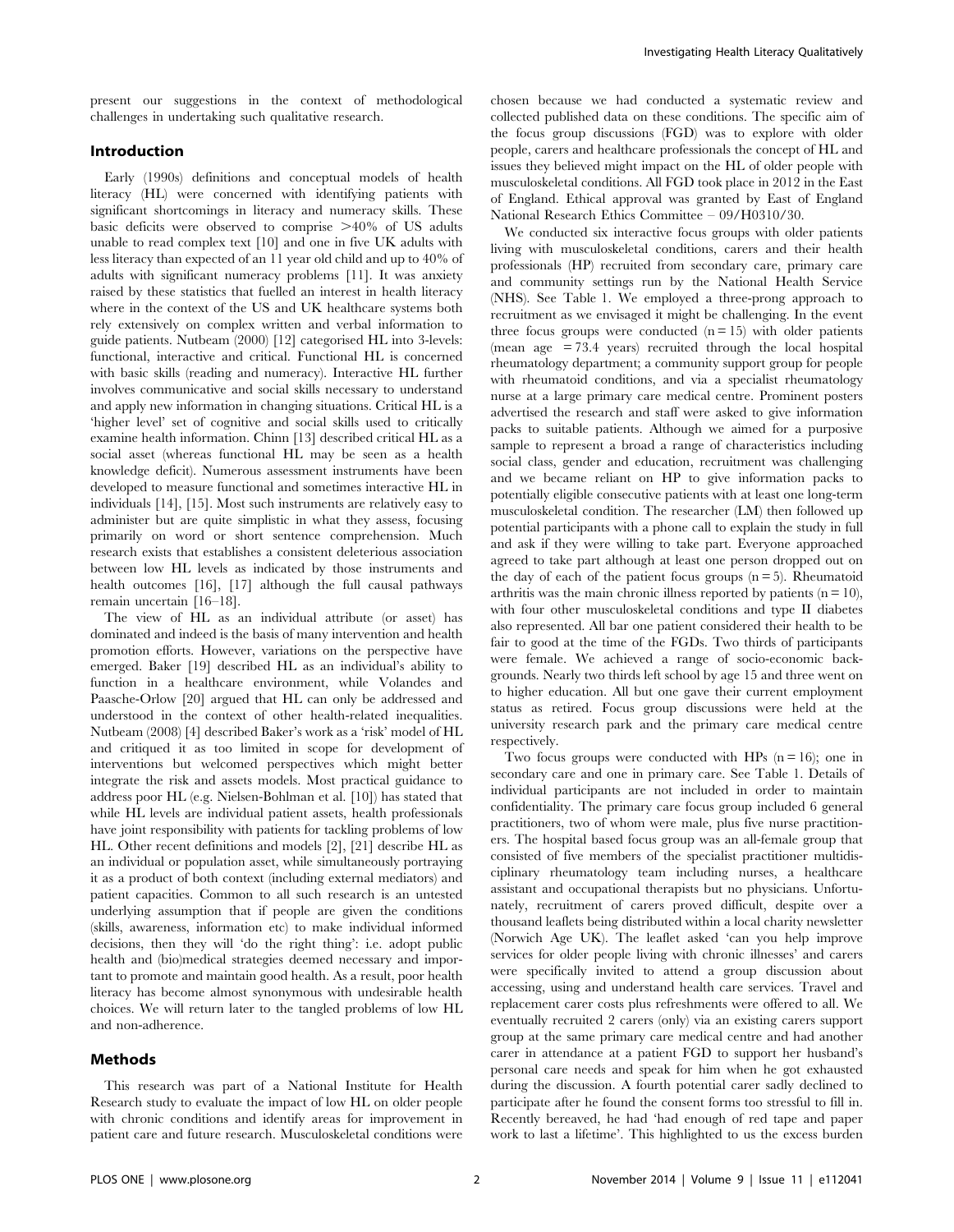| <b>Group Number</b> | Type of participant                        | No of participants |
|---------------------|--------------------------------------------|--------------------|
| FG1                 | Patients recruited in primary care setting |                    |
| FG <sub>2</sub>     | Patients recruited in community Group      | 6                  |
| FG <sub>3</sub>     | Patients recruited in hospital setting     |                    |
| FG4                 | Carers recruited in primary care setting   |                    |
| FG5                 | Health professionals in primary care       | 11                 |
| FG6                 | Health professionals in hospital setting   |                    |

Table 1. Focus Group Participants by Recruitment Site.

doi:10.1371/journal.pone.0112041.t001

that constant form filling and applications for support services can place on vulnerable people.

#### Data collection

A topic guide was used to ensure the same domains were covered in each focus group and open-ended questions and prompts used to encourage participants to talk about their own experiences and views as well as those of their peers. Domains included: i) understanding of the concept of HL and how it might impact on the experience of older people living with long term chronic health conditions; ii) experiences of accessing, navigating and engaging with the healthcare system; and, iii) factors that might enhance or impede HL. We aimed not to impose any existing theoretical framework on the discussions. The focus group discussions lasted average 81 minutes (range 72–91) and were interactive as after approximately one hour 'trigger material' was presented to participants to stimulate further discussion. This took the form of a short 2 minute video clip about health literacy with Professor Rima Rudd talking about how words can get in the way of understanding and access to health [\(https://www.youtube.](https://www.youtube.com/watch?v=_d-dtYTpdCw) [com/watch?v=\\_d-dtYTpdCw\)](https://www.youtube.com/watch?v=_d-dtYTpdCw) and a brief summary of our findings from the literature about the issues facing older people with low HL and chronic conditions [22], [23]. FGD were audio recorded, transcribed verbatim and all identifiers removed.

Two experienced moderators (CS and LM) were present at each FGD and reassurance given that the views of all participants would be respected equally and all identifiers removed from transcripts and subsequent documentation. All groups aimed to maintain a friendly and approachable (casual and non-intimidating) atmosphere and moderators invited contributions from all participants. The HP were known to one another and talked informally and openly. Some of the patients and carers knew one another by sight through support groups. Travel expenses and replacement carer expenses were offered and refreshments were provided. All participants gave written consent and completed a simple baseline questionnaire including information on age, gender, educational attainment, subjective well-being and chronic conditions experienced. Although females predominated in all 5 focus groups the male patients were equal contributors. However, the two male GPs were more reticent than their female clinical and nursing colleagues. Respondents were offered a copy of their transcript for the purpose of checking they were still happy for us to use their contribution. Findings were fed back to a multidisciplinary group of health professionals (HP) at an education meeting at the regional hospital.

### Data analysis

A thematic analysis was applied to the fully transcribed focus group transcripts. Familiarisation, data management, coding and categorisation were carried out by the three members of the interdisciplinary research team. Iteration within and between patient, carer and HP data sets and the research literature helped inform the analysis at the explanatory level. Participant attributes such as occupation and gender were mapped and considered during the analysis stage. The principles of framework analysis [24] were used to order, chart and search the data both manually and supported by relevant software (NVivo 9 Software, MSWord and Framework). In particular, attempts were made in the beginning to map findings across existing models of HL but this was found to be difficult and ultimately inappropriate.

# Findings

Building from our starting point of exploring what the concept of HL meant to participants, we present the analysis of our findings under two broad themes: i) the meaning of health literacy for patients and carers, and health professionals; and, ii) health literacy, governance and responsibility. Study findings are presented as both extracts of participants' social interactions [25] and illustrative individual quotes. Extracts are labelled using participant pseudonym (first names for patients and carers, and surnames for HP) and focus group attended. All identifiers have been removed.

### i) The meaning of health literacy

Patients and carers. Discussion of the term 'health literacy' was problematic with only one participant across all six focus groups (Nurse Ford in FG6) having any prior knowledge of the concept. Patients and carers had some strong views about the term 'health literacy' with several feeling it was an unhelpful term, too much linked to formal learning and literacy. On several occasions in the non-HP groups participants tried to help each other out as in this exchange between two carers in FG4:

- Diane: I mean you earlier mentioned this word health literacy and I've actually tried to avoid using it because I think it's a very academic term which actually when you say to someone like yourself (Linda) or myself what does it actually mean? I suppose they're now trying to refer to this area about how patients and carers use and understand health information and services and does it make sense to them
- Linda: Well then understanding about your health like any other literacy uh 'computer literate' means you know how to use a computer so presumably (it's the same)

When asked to state initial impressions of the term 'health literacy', typical responses from carers and patients concerned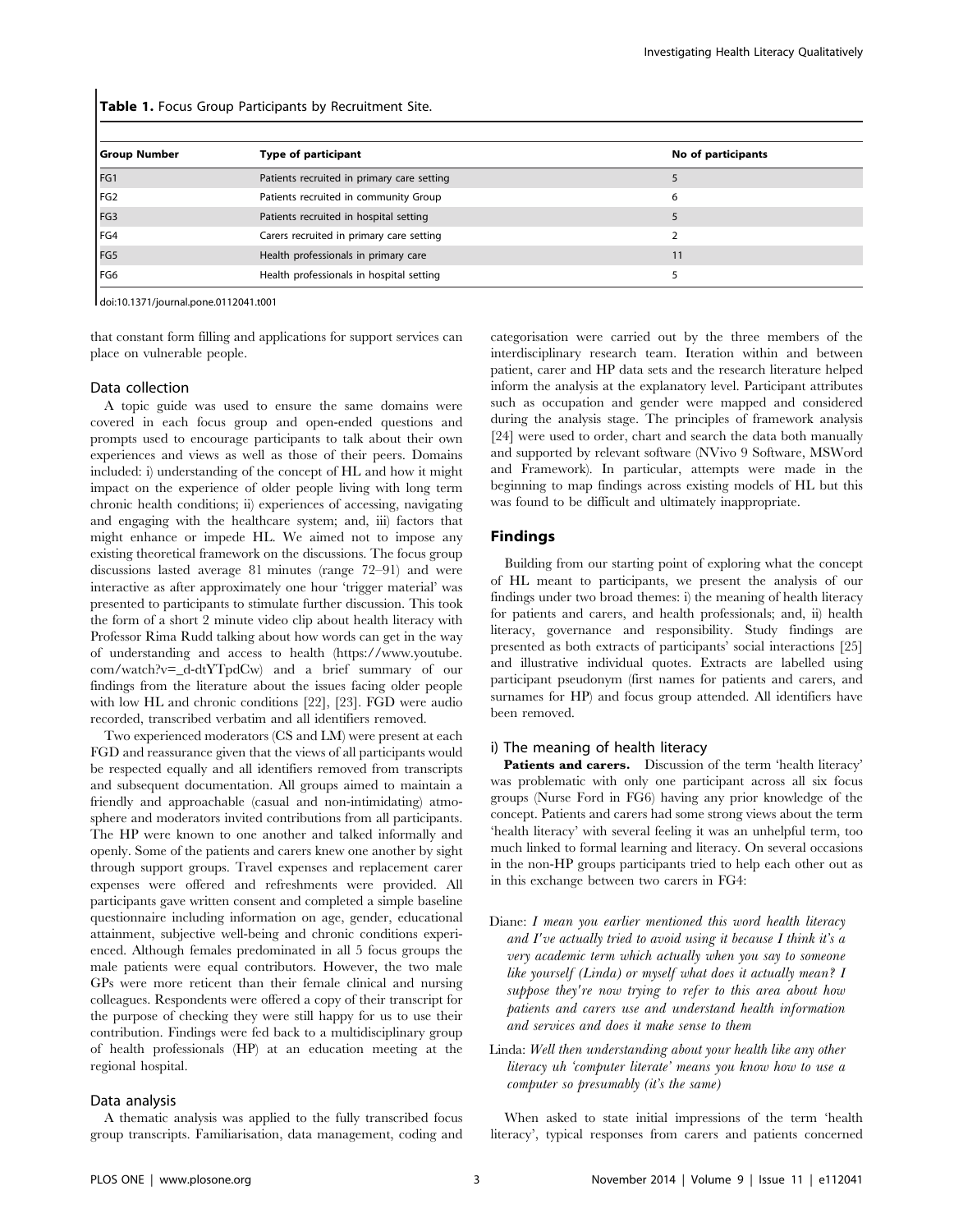comprehension and understanding. These could be at both a very personal and intrinsic level where ill health hindered comprehension, and at a more extrinsic or practical level. This exchange between patients and a carer in FG3 illustrates both levels:

- James: I would like to understand more I must admit and uh that's the difficult bit I have various illnesses um I just can't, sometimes it's completely gobbledygook
- Vivien: I'm Vivien James's wife and um health literacy to me first of all means understanding how you can get appointments quickly, understanding the forms that come through, also understanding when doctors talk to you and consultants speak. Sometimes they speak very fast because they know what they're speaking about, they use words that you're not always used to and you'd like to very much be able to stop them in full flow and say 'what is this' 'what do you mean?' can you explain'?
- Jill: I agree with Vivien largely but I think it means understanding my problems and being able to ask questions which over the years  $I'$ ve had my condition now for 18 years  $I$ do feel more confident to ask questions

Being able to follow and adhere to doctor's instructions was another common way patients and carers interpreted the notion of health literacy for others. However for themselves, patients and carers cited the importance of knowing many 'tricks' of the system to more efficiently get their needs met. These tricks ranged from being able to get suitable appointments and ask questions through to the ability to interrogate information and do their own research. Joan and Barbara's in FG2 exchange examples of their expertise in note making:

- Joan: The other thing, after that consultation on Monday, as soon as I got out I wrote down everything she said so that when I go to see the GP in two weeks' time I will remember it
- Barbara: Well I always write everything down as well because as you say you tend to get in there and you think oh what am I going to ask? So if I write it down I find that very helpful

Many of our patients had become expert patients over years of living with their chronic conditions (mean  $= 19$  years; range  $4-35$ ) and routinely engaged with their health needs. These 'tricks' and skills that had developed over time illustrate increasingly sophisticated competencies (see Nutbeam 2008) and include the ability to interpret and critique healthcare information. Furthermore participants saw themselves as well informed about their own conditions and even able to support friends and family as Barbara again highlights here:

 $I$  don't know. Because if  $I$   $I'$ ve got anyone close to me that's got something wrong with them I sort of do investigate. But I  $don't feel your GP tell you exactly what you've got, and how$ you can cope with it. Is there any preventive cures etc? (Barbara:FG2)

Patients and carers portrayed the attainment and maintenance of health literacy as an ongoing process. Many described their learning journeys including mistakes made by themselves or HP. Patients often voiced frustration that they were expected to rise to the expectations of the healthcare system and manage inadequate communication rather than the system adapting itself to meet their needs. They implied that for them personally, any lack of HL was a defect in the system, a system that did not give them, or help them, discover and develop the information or skills they need. Also, patients did not suggest that good HL was a one-sided attribute. They often described HL as the result of good two-way communication, particularly between patient and professional, with both sides needing to bring equal interest and skills to the relationship. However, patients were not surprised to be informed that measured HL is lowest among older adults. Many had anecdotes about older friends, family or neighbours who struggled with health management. They cited social isolation as a causal factor, and lack of awareness about choices or rights to access services. There was talk of how chronic illness undermines selfconfidence and the risks of dementia were mentioned:

I used to go to a bungalow where an old couple lived. She could hardly see at all. They were in their 80's. The chemist would deliver to them a box full of medication and there he was trying to sort his wife's out and his own out getting utterly mixed up and in fact he went by colour. So I used to go in and help him sort out what was what and how many times a day and so on [they were] totally incapable of sorting it.  $(learn:FG1)$ ]

Health Professionals. Health professionals were quick to grapple with the idea of HL and what it meant in their work. They also saw significant barriers in identifying HL levels including embarrassment and stigma, and described 'gauging' (but not directly asking about) patients understanding and need for information. Most HP had anecdotes about patients whose social needs or literacy shortcomings they had failed to recognise. HP were keen to provide healthcare information at the appropriate level of complexity, but noted it was difficult when patients might not be open if asked 'can you read that okay' as the following extract exemplifies:

I had a little lady who nearly starved once. Her elderly brother used to look after her and it wasn't [until] he died, that I realised that she couldn't read. And she couldn't shop, do you  $known$  what  $I$  mean? You forget you've made assumptions about people's literacy levels all the time. (Dr Shelley:FG5)

Professionals (and patients) agreed that the best way to identify patient HL needs was by spending enough time talking to patients. HP could see deficits in their own approach to information giving as the following exchange in the primary care professional FG5 reveals. Here the doctors are aware that by comparison much of their own communication and institutional literature is poorly worded and targeted, especially when compared to the way in which the media was able to construct and target an idea:

- Dr Gregory: The literacy level of the information given doesn't match the understanding level of the patient so you can blame the professional instead of the patient.
- Dr Jones: [Newspapers] always pitch their literacy levels better. I mean that was always something you were aware of and I think they still do, which is why we get so many people coming forward with things that they have understood from their newspaper article but haven't accessed other things that we probably provided.
- Dr Patel: The moral of that is get them [journalists] to write the health information leaflets.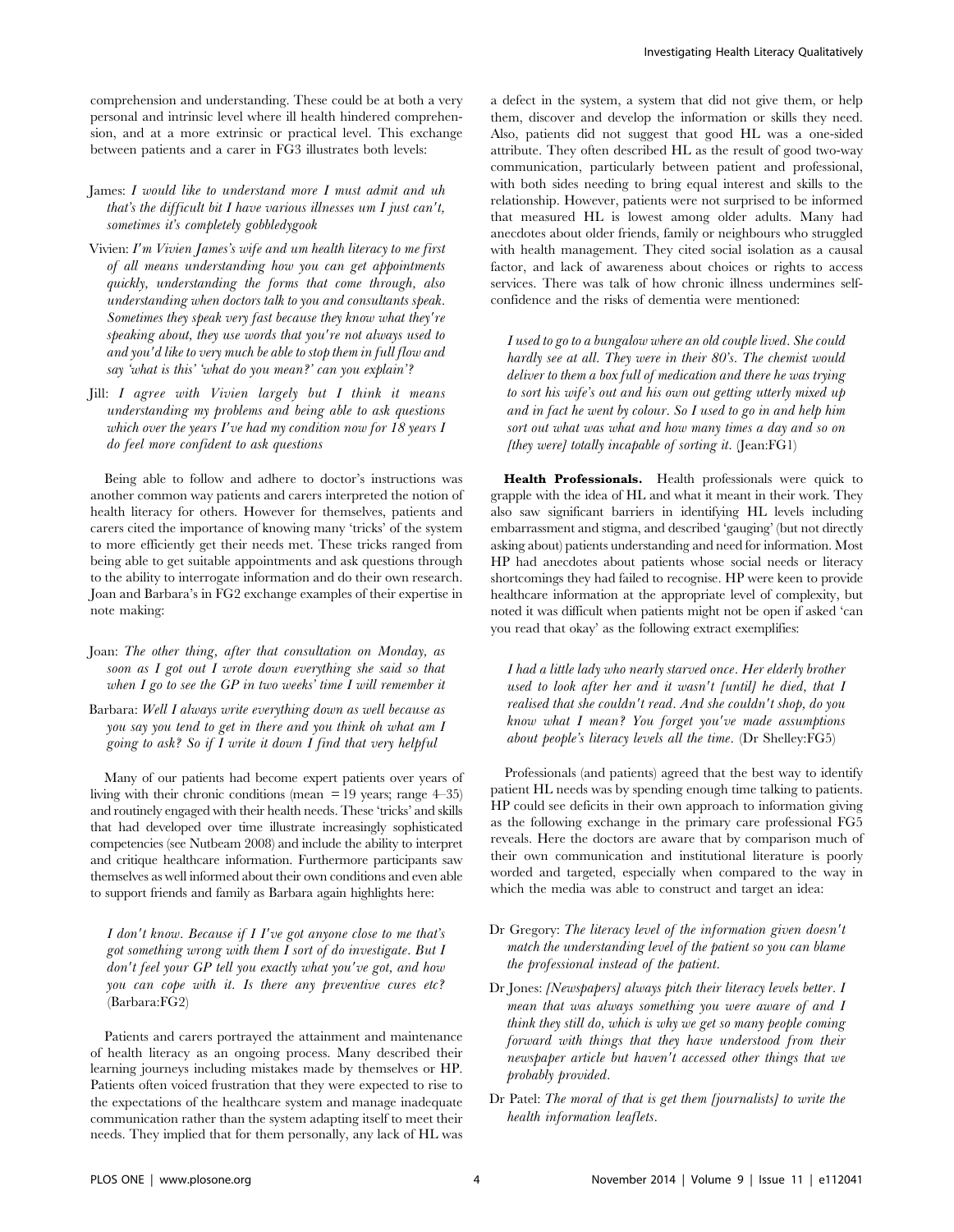Health professionals also identified difficulties in communicating information that went beyond their ability to present information in a clear and accessible manner. In particular they discussed the difficulties posed when patients struggled to understand or accept a diagnosis, or had personal views and preferences about their health management that would preclude acceptance of a diagnosis or treatment. Thus another integral part of health literacy communication was ensuring information is relevant as these exchanges in FG5 illustrate (including when a doctor becomes a patient himself):

Nurse Rowan: The amount of people that are coming in post op and they don't seem to know how much exercise they can do or when the dressing needs to be changed or ... you think they must have been told and they must have had some written information.

Nurse Castle: Exactly

- Dr Jones: But it's whether you think it's applicable to you as well. Cos from uh looking at it from my experience of being a patient, if you're given a leaflet of a certain condition with a grey haired lady on the front, you don't relate to them very well. See what  $I'm$  saying? So it's whether you're buying into what you've been given. Even if you can, as you say, even if you can read it and understand the words. If you don't think it's actually applicable because you decide that it's, you know?
- Moderator: Can you see how someone could not know they're got a heart problem but they are on a heart drug?
- Dr Jones: Yes yes!
- Dr Gregory: Very common.
- Dr Gregory: 'Well I've had a heart attack and I've got better hence  $I$  haven't got heart disease'.
- Nurse Rowan: Or, 'It was a bit irregular once but that's sorted out'.

On the thorny issue of measuring HL and although only given brief attention by HP in these focus group discussions, there was a general (if not fully elaborated) dismissal of using an instruments to measure HL. In the context of the average ten minute appointment in UK primary care such measures were considered impractical due to lack of time and a perceived likely patient reluctance to reveal any literacy problems. Yet incomplete understanding or explanation of instructions was a common problem frustrating to patients and professionals. This is revealed in the following comment about lengthy appointment letters highlighting that communication can break down even before HP and patient meet leading to potential no-shows, underprepared and already confused patients:

The appointment letter is two page and they never read the second page. They look at the second page when they get here when we point it out to say they should have bought a clean specimen of urine with them. And they say: 'No, I never got asked to bring that' (Mrs Robinson: FG6)

Patients, carers and professionals conceptualised and discussed health literacy at both the individual and system level. This key findings will be explored in further detail below. Analysis across the six focus groups found that participant understanding of health literacy could be fostered and facilitated as well as inhibited or challenged at both the system (or structural) and the individual (or agentic) level. The next section addresses participants' views on governance and responsibility for health literacy. Sub-themes are: interpersonal communication; intra-organisational communication and continuity of care; information management; and responsibility for health literacy.

#### ii) Health literacy, governance and responsibility

Interpersonal communication. A problematic part of healthcare delivery and accessing information was poor interpersonal relationships. Patients identified the importance of communication, continuity and a sense of partnership or personal alliance that could be disrupted by both poor individual practice or by larger organisational obstacle. At the individual level approachable doctors who gave the appearance of having time and invited patients and carers to share in the consultation made a huge difference to how patients described that they felt about getting and comprehending the information they wanted. Something as simple as extra time for their routine appointments was very helpful:

One doctor we have always used, when my husband went, always used to book a double appointment. And I invariably went in with him and he would look at me and say 'Have you got any questions today'? (Rosemary:FG2)

Dr Chandler was fantastic. He made you feel you were the only patient in the world and discussed everything. (Michael:FG2)

There's many occasion [when] they've left the young doctors with us who has explained things and that's helped tremendously. (Diane:FG3)

Continuity within a care sector facilitated good communication and as far as these patients were concerned, the key factor in good HL was effective communication and a relationship with their HP. In other words care could facilitate HL:

I believe it starts with the  $GP$ . I've experienced both extremes and I had one  $GP$  who would say: 'Oh yes, you've got this, take them'. [It] just was 'get rid of you'. The GP I've got now is just the opposite: 'Hello Christina, how are you, sit down, what's the problem'? And then he will tell me all about it and provide me literature on the problem. And you feel then that you want to know more. It's definitely beneficial having a good GP who explains things and makes you feel welcome. (Christina:FG2)

Well, if you have a good GP that is the answer. That can answer a whole lot of questions; you don't need to go any further. [A good GP has] communication, interest, knowledge. Dr Sinclair and Dr Russell were both splendid … nothing was too much trouble for them. You know you felt they'd got all the time in world. You knew they hadn't so you weren't foolish enough to think you'd got them for half an hour, but they gave you that feeling that you were of great interest and they wanted to help you. (Jennifer:FG1)

Stable organisational structures allowing patients to see familiar members of their health team facilitated these 'caring' relationships. However, what is also revealed is how evidently patient health literacy needs might vary, especially if explanations and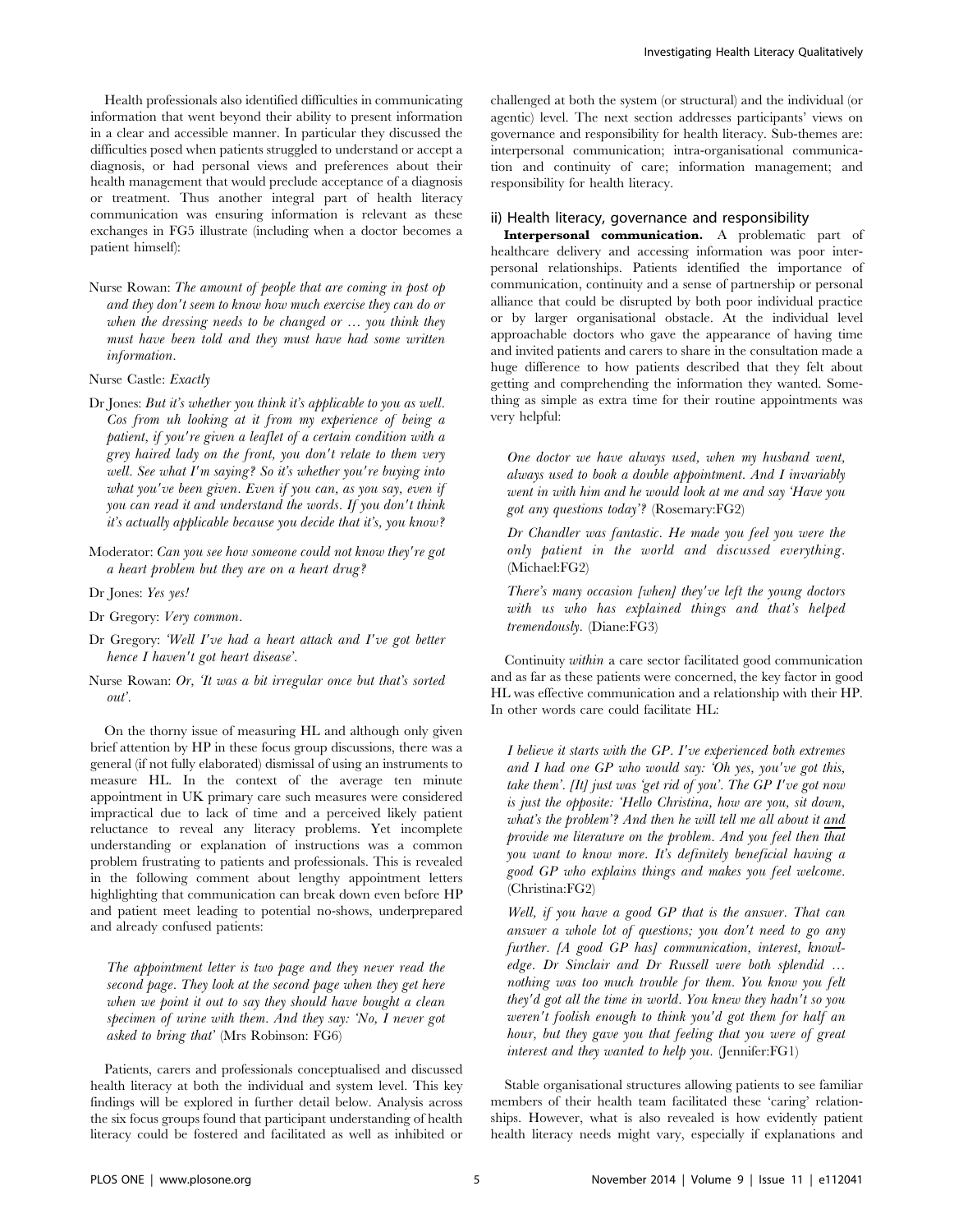information are poor or rushed. The issues of continuity and partnership in health, especially around comprehension and adherence to recommended advice could be both difficult to transmit or receive depending on a patient's emotional and physical state as these participants affirm:

When you're anxious you don't remember things you may be told very clearly (Jean:FG1)

They're also at the point of least being able to understand the information that they're presented with because they're most poorly (Dr Gregory:FG5)

People are so shocked it's like a mini bereavement when you're diagnosed with rheumatoid arthritis (Rosemary:FG2)

Intra-organisational communication and continuity of care. Continuity between care sectors was also regarded as essential to the promotion of health literacy and the experience of lack of continuity and fragmentation exemplified in both community and hospital settings was seen as deleterious to patient understanding, feeling cared for and ultimately use of health services. This concept emerged in the HP discussion too, whether this was because patients never saw the same doctor twice or (as a result of their complex and multi-faceted condition) on referral they saw several consultants from different specialities who did not seem to communicate with each other, or due to terse hospital letters. Lack of a holistic approach and continuity often led to negative clinical outcomes and patient dissatisfaction, typically arising from poor interpersonal and intra-organisational communication. Furthermore, both HP and patients had stories of professionals making erroneous assumptions about what information had previously been given to a patient particularly when these encounters has occurred in another care setting. Patients strongly believed that HP often could not appreciate properly the full range of challenges patients faced because of the wide-ranging impacts of their chronic conditions, or the long term impacts on them as individuals:

I think it would help more if we saw the same person every time, if possible. Because you go in there and you think, 'Well, do they know all about me?' They haven't had time to read all the information, and I think it would be good if people could see the same person each time. (Michael:FG2)

This experience of fragmentation both between and within services and concomitant burden placed on individual HP, patients and carers was discussed in all focus groups. Everyone had experience or evidence of 'departments not working together' (Vivien:FG3). Primary care doctors were conscious of the communication void between the two sectors:

 $[Patients]$  often come to ask us what happened and then we've got a [discharge summary] letter with three lines and we try to work out from that what actually happened in hospital (Dr Gregory:FG5)

For carers this could create a double burden leaving them feeling very isolated:

I just think everything has become so impersonal so far removed as to make you feel unimportant I suppose. Lost, that's probably another word you feel that you're abandoned

 $...$ you're on your own that's how you feel you're on your own.'' Diane FG4

However, an example of good practice in secondary care was mentioned in three different groups. It highlights how the practice of patient focused care could enhance patient understanding and sense of wellbeing. Here it is discussed in FG3:

Vivien: Dr Evans dictates the letter that's going [to the GP] because if you hear anything you say, 'Oh excuse me a moment' and he stops dictating, doesn't he? And he explains and then he sends you a copy of the letter that he's dictated which is fantastic. You've heard it once but, um, the words they use are not always lay words that we would use. He is brilliant like that

Flo: That must be very handy  $I'$ ve never had that happen

Keith: There's not many people do that, he does it to me too

Information management. Most patients expected to supplement consultations with health professionals with their own endeavours such as searching out written material, media reports, anecdotal research and Internet searches. As the following extracts highlight, they recognised that the deluge of available information often is not helpful or relevant, they wanted to truly understand their condition not read unreliable opinions about it.

[There are] some very good leaflets  $\ldots$  they're nice and simple and then you've got the internet which is the other extreme where  $\gamma \circ u'$  ve got reams and reams and reams of it so somewhere in-between, you know. First of all you know you start off with the general knowledge and you move onto something a bit more (in-depth). You want to be able to find out how it actually affects you personally because we're all different. (Richard:FG1)

I also see the other side, of the drivel printed every week [in the tabloid newspaper] which for most parts is very unhelpful at times shall we say. (Keith, retired HP:FG3)

Similarly, GPs believed that it was their job to act as a conduit or filter to the 'reams of information' available to patients:

We here get quite a lot of people who actually come with their reams [of information]. I think there are problems with information filtering as well as problems of informing people. (Dr Shelley:FG5)

However, impersonal information sources alone were not adequate and patients were adamant that the relationship with HP was fundamental to understanding, specifically the caring relationship. Much effort in the HL field has to date gone into simplifying information and instructions. However, our data suggests patients and carers perceived the need for 'layering' of types information but with the key being not the information per see but it's delivery mode and context. David in FG1 sums it up as follows:

Personally I think  $[a$  leaflet] should add to what you've been told it shouldn't be instead of; it should be in addition to. So that if something is talked about in the consultation you can take away something and look at it which would then give you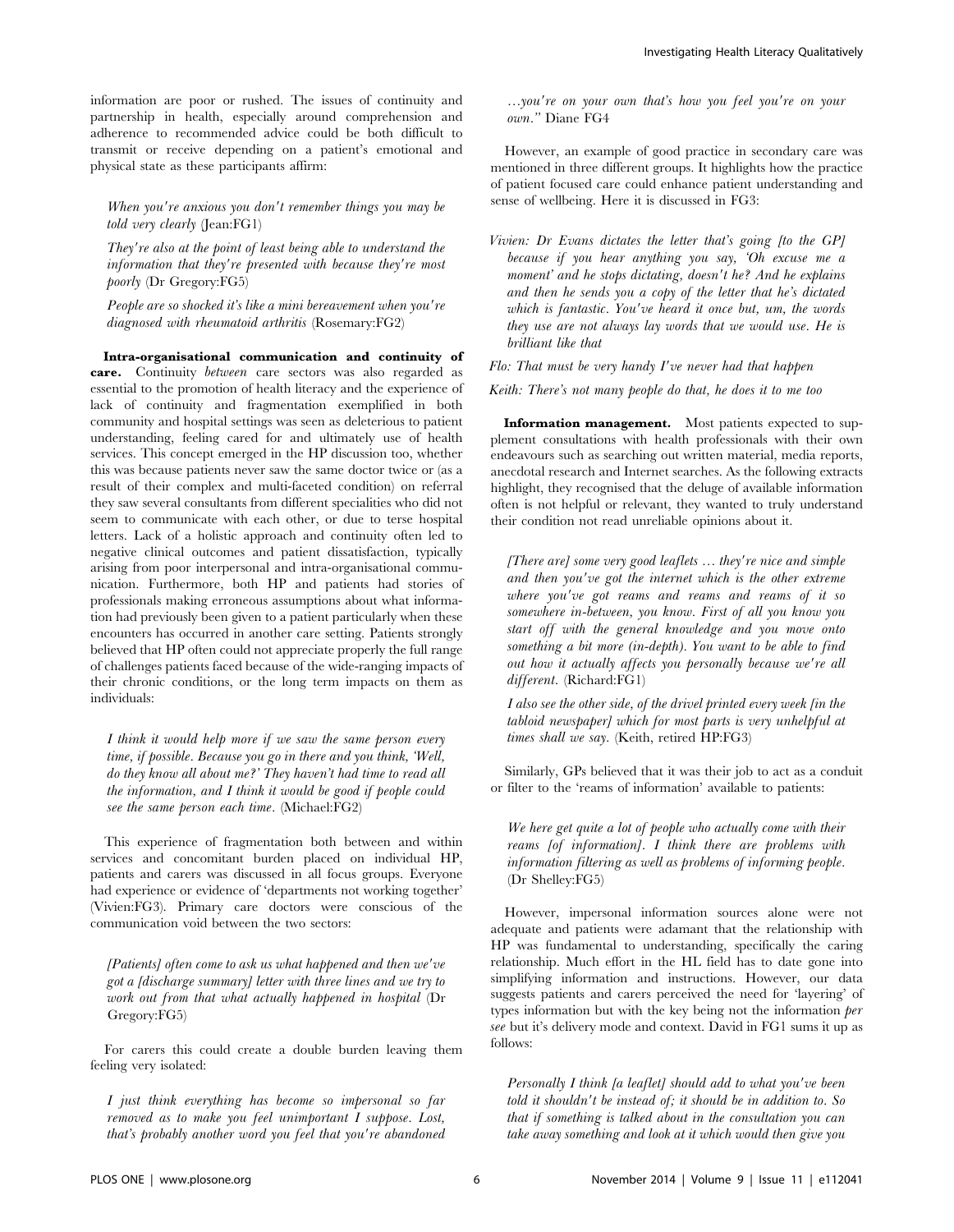more information rather than expecting that information to take the place of the human interaction cos the piece of paper  $can't look at you and see whether you're stressed, whether it's$ worrying you.

These (well engaged) patients tried hard to get expert advice and perspectives, and were mostly willing to accept the limitations of imperfect medical opinion as long as it did not become a barrier. The following exchange in FG2 exemplifies this and highlights a structural determinant governing access to healthcare in the UK where primary care doctors tend to be generalists, while specialists reside in the secondary care hospital setting and are accessed only after referral from primary care:

Rosemary: So something you said that when you were talking to your GP and talking about your joints. And he basically told you to take pain killers. The GP might not know the difference between rheumatoid or osteo or whatever kind of arthritis

Barbara: Which I don't know

Rosemary: He's not paid to know. He's paid to see there's a problem and refer you to someone who does know. I think sometimes the GP can be a brick wall, as well

Shifting responsibilities in health literacy. This final subtheme illustrates a significant debate that permeated these focus group discussions about whose responsibility it was to ensure patients understand and use healthcare services and treatment appropriately. Participants deliberated how roles and responsibilities had shifting from 'doctor knows best' to a situation today where patients were encouraged to be more autonomous. Despite the current political rhetoric in the UK to encourage responsibility and empowerment, older people in particular and for deeply ingrained cultural reasons were deemed to be far less likely to question the doctor or contribute to discussion about their health. Here are just two examples of this common debate:

I think a lot of old people, especially in their 80's, those sort of age groups, the doctor was the saint and you don't question him. (Joan:FG2)

They're afraid you know afraid to ask the doctor because he's more important than they are, more educated than they are. Some don't want to know any further than what's wrong and what tablets they've got give them, but I suppose I'm a bit inquisitive I like to know what things are all about. (Deborah:FG1)

In terms of health literacy specifically, HP appeared to see the responsibility as theirs and spoke of patients at all levels of HL and their engagement (or lack thereof) with their own health management. The following extract between HP illustrates the complexity of the perceived struggle for patients (and professionals) with too much information, and a resistance to the expectation that they become medical experts:

- Dr Shelley: Maybe you've got to think about, when you take your car into the garage and they start gabbling on, you think: 'I  $don't care - just sort it'. Well, you're not stupid, but you've$ got no idea what theymyre talking about.
- Nurse Rowe: I've had quite a few people who [come back from hospital saying]: 'They said I was to decide'. So then I tend to

say to them, 'Well, if they genuinely believed this then that is the emphasis they put and if it was genuinely a choice then that's why they're saying it'. But people are feeling that healthcare professionals are a bit passing the buck.

Dr Hunter: Yes, telling them, 'You decide', and then not empowering them or giving them enough information.

Patients did not advocate a paternalistic style of healthcare delivery, and were critical of peers with little interest in managing their own health. Nor did they advocate a delivery model which gave too much apparent choice or empowerment. Patients perceived that HL was just as much the responsibility of the patient as the professional but the HP had a responsibility to answer questions and impart information in such a way that enhanced health literacy:

I had one doctor say 'I wonder whether dispensing it prophylactically would help' and I said 'just remind me what prophylactically means'? And she said 'oh  $I'm$  worrying you about something that might never happen'. And I said 'never worry about telling patients what you're thinking and what the options are'. We want to know, that helps us to work with you to get the best possible outcome. So I think we've got to play our part. (Rosemary:FG2)

Furthermore, many patients saw it as a privilege of their role as consumers to choose if or when to be noncompliant. Enhanced health literacy gave them greater moral legitimacy to disagree with diagnosis or disregard recommended treatment:

How things have changed in the last 20 well even in 5 years. There is so much that we can understand about what we've got and because we understand what we've got to a certain extent we can take responsibility for our own problems. And, well, not decide what drugs we'll take but bend the rules may  $I$ say it a little bit. (Jennifer:  $FG1$ )

Our patients and carers saw themselves as their own advocates and described querying details as part of their role especially with medication, including spotting mistakes, but said that this was a challenge for a lot of older people due to persisting cultural perceptions about the doctor:

[What] patients ought to do is to question whether they still need to take a particular medicine or if you are on 3 or 4 things. (Richard:FG1)

Because they believe the doctors are right they believe the doctors are god more or less they think the doctors know everything and so they abide by them but  $I'$ ve had two or three  $occasions$  where mistakes have been made on my part and  $I've$ lost the centre of my eye because of failure and also given the wrong antibiotics by a doctor. (Florence:FG3)

However, there was a sense that by taking responsibility and getting involved in decision making patients could potentially threaten their relationship with HP. In contrast, primary care professionals spoke about a recent shift from 'offering choices' or 'option sharing' with patients, to engaging patients in the management of their own care and 'sharing the management'. Even so, there was a concern in both primary and secondary care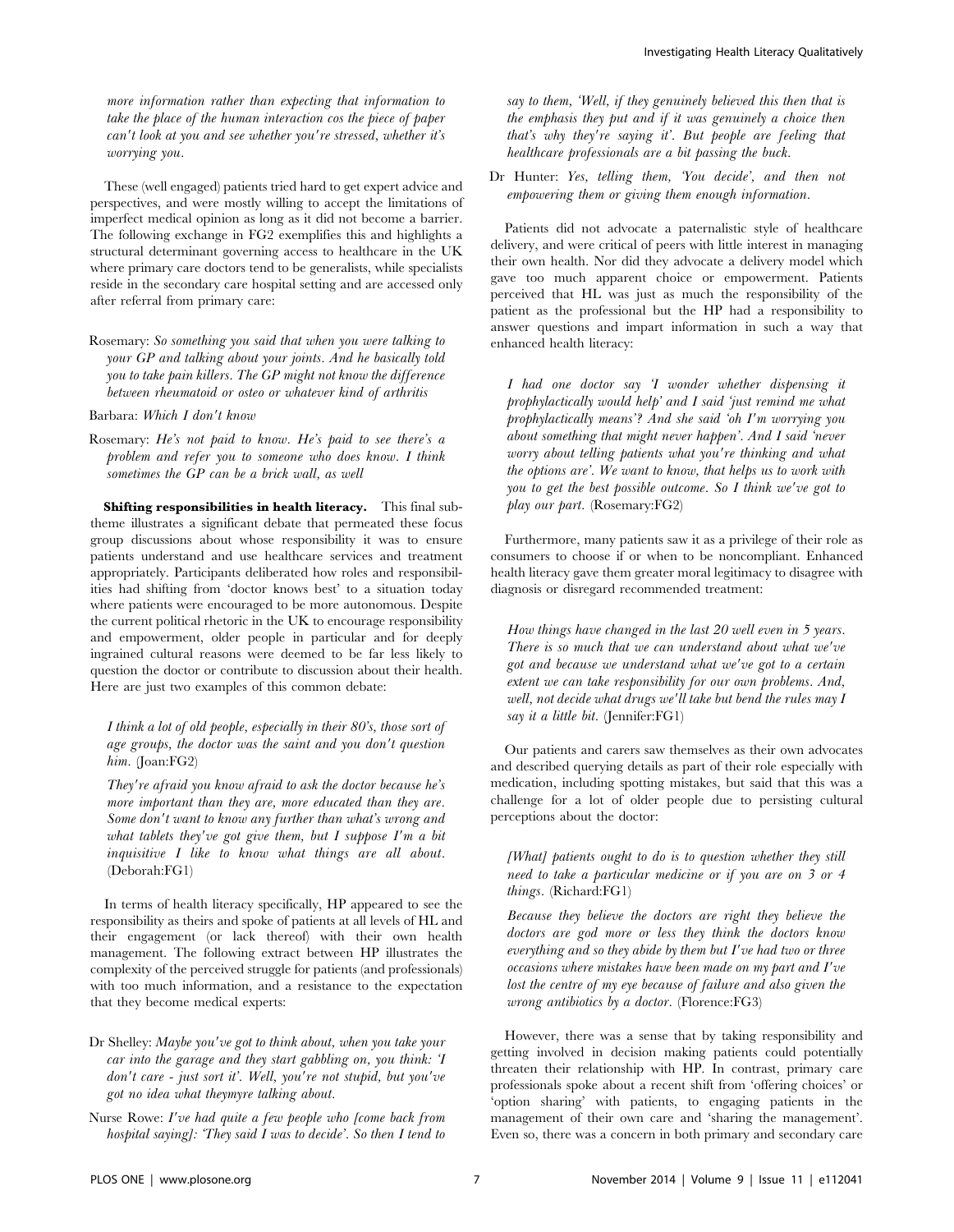from HP not knowing how much information it was appropriate to give. Concerns included frightening and/or confusing patients. Primary care HP spoke of their biases or preferences inevitably 'creeping in'. Both patients and professionals described inhibitions relating to asking about understanding: both parties said that older patients could be reticent to ask questions – this was described as a 'generational thing'; HP were anxious about asking if a person understood or could read. Asking about 'illiteracy' and even about understanding was compared to being as challenging as asking about sex.

## Discussion

Initially patients and professionals tended to interpret health literacy fairly narrowly, as compliance to medical treatment or selfdirected research. They quickly expanded the concept, linking it to notions of empowerment through knowledge of their own conditions. Our patients, carers and professionals mostly saw HL not as an individual attribute or skill but rather as a result of interaction between patients and the healthcare system. Discussants agreed there was much scope for improved communication between patients and professionals. Patients expressed frustration at the perceived certainty that professionals knew more than they were saying; professionals voiced frustration that patients did not seem to have absorbed what professionals believed had been said or written down. Although patients praised support groups and certain practices, good face-to-face consultation experiences were the most valuable means of improving and maintaining HL. Despite limitations to our findings, patient perspectives were in some ways revelatory. Rather than dwelling on individual assets and skills patients saw HL as a whole-system outcome, highly dependent upon good communication, particularly in one-to-one consultations.

Health literacy research has placed emphasis on the individualised assets model while tending to overlook how to improve delivery. However, the need for a switch in emphasis has been advocated by others [26]–[28], and fits well with recent research on HL and shared decision making [29], [30]. That healthcare systems can form barriers to adequate health literacy – particularly in communication, and that professionals need to provide high quality care regardless of low HL has been recognised in practical guidance [10], [31]. A drawback of the traditional risk model is to see HL as prone to inevitable decline over time, especially as increasingly complex conditions develop in the adult lifespan. An alternative within the risk model perspective that allows for a dynamic understanding of HL is to focus on mitigating risk by improving both patient and professional assets (e.g. [32]). We suggest at the simplest level a needs-based understanding of HL is required. Just as patients have medical needs, they have needs in terms of skills, self-efficacy and for information to best manage their health related behaviour. These needs vary depending on social, cultural, temporal and medical context. A focus on HL needs can provide the foundations of many other proposed HL models. Rather than describe HL as a set of fixed patient assets across settings, perhaps it is a mismatch between variable assets and fluctuating needs that contributes highly to poor outcomes. A needs approach allows for change over time and for variations depending on patient, context, professional, disease and types of treatment – aspects particularly pertinent to ageing. Diverse approaches to health literacy needs and understanding patient roles have been suggested previously [33]. In practice many HL initiatives are run with more of a need than an asset based understanding. The simplistic functional-interactive-critical divisions for understanding HL [4] are inadequate for capturing the

emotional needs and quite variable negotiation and communication skills of patients and professionals, particularly in a shared decision making environment. For instance, Smith et al found that some patients with nominally tested low functional literacy skills exhibited quite well-developed critical literacy skills, whereas some patients with tested high functional HL skills displayed relatively poor interactive or critical HL skills [34]. Other research highlights that patients often fail to fully engage in medical encounters because of perceived power imbalance or expectations that arise from previous social and cultural experiences [35], [36].

The needs-understanding of HL also promotes the value of personal relationships in medical care to make assessments, exchange information and teach skills. This might better be described as care rather than education and could fit better with the needs of an ageing population. These suggestions are sympathetic with Mol [37]. She argues that the apparent empowering model of choice is a poor focus in the delivery of healthcare and advice for individuals with chronic conditions. A logic of choice places an over-emphasis on empowerment of the patient, dismissing the emotional complexities of managing chronic illness, and the reality that even when individuals are highly informed and perfectly adherent, the nature and progress of their disease may still mean a poor outcome. Instead she advocates an emphasis on care rather than choice for patients with chronic conditions. Others have criticised excessive promotion of healthcare choices and the notion of personal independency or autonomy, arguing that what most patients would like and what would benefit them most, is not to decide for themselves the best treatment option, or to be compelled to go along with the choice determined by the health expert, but rather to know that the default and routine choice will mean excellent care without any need for them to personally apply critical analysis to various options [38], [39]. Although much data on health care quality and options are published and freely available in the UK (e.g., Care Quality Commission or National Institute for Clinical Evidence websites), there are large ethical questions about healthcare systems that expect so much of ill patients [20]. Significant inequalities may also arise because attributes such as knowledge are strongly linked to a patient's socio-economic status.

Nutbeam [4] suggests a deficiency in the HL risk model is its tendency to measure success mostly in terms of adherence. In reality, we argue that most health literacy interventions also consider improvements in awareness, skills and motivation. It should be possible to further widen 'success' in an HL intervention to include quality of communication, patient-led outcomes and quality of care. In applied research it is common to use adherence as a desirable outcome measure for an HL intervention. This is partly because adherence measures are assumed to be simple to consistently observe and describe, and because the relationship between health literacy and adherence is not well-understood, although it has been much discussed [16], [40]. Many health literacy interventions measure success very prominently in terms of adherence to recommended advice [e.g., [23], [41], [42]. As a result, the problems of non-adherence and low HL have become tangled and seemingly endemic despite widespread intervention efforts [43]. Instead, perhaps it should be seen as normal that for a single patient, both HL levels and adherence rates vary by condition and context (an idea also discussed in Nutbeam [44]). Thus it comes as no surprise that HL needs must be assessed continuously and can be expected to fluctuate in inconsistent ways, as it is the product of a joint experience between professionals and patients, each bringing individual and inconsistent skills and investment to the process.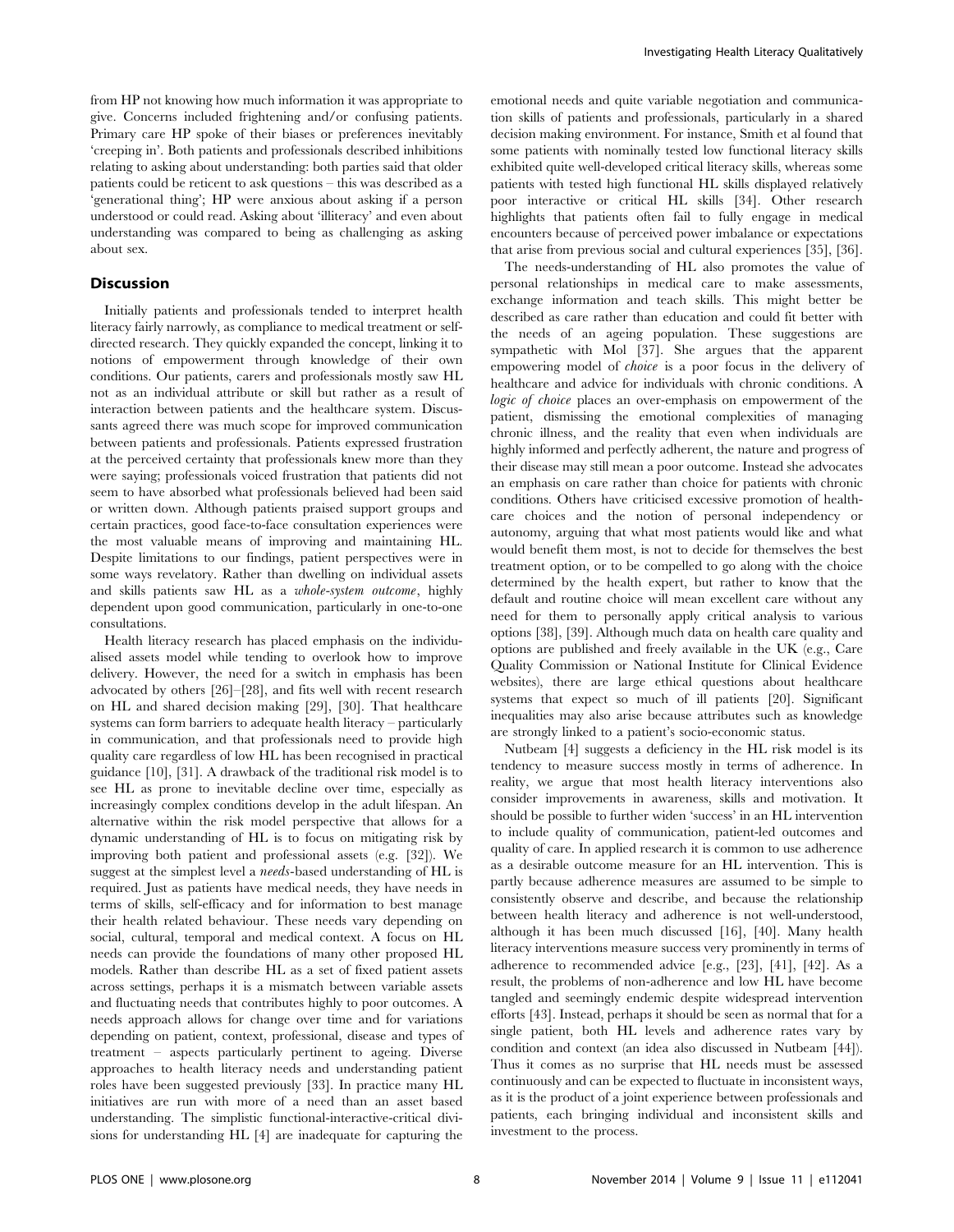#### Limitations and lessons learned

Our participants had a specific interest in long term chronic (particularly musculoskeletal) conditions. Longer or repeat FGD might have elicited different perspectives on the value of HL in their own lives or work. Patients barely mentioned basic reading, numeracy or memory skills, although these deficits were a significant part of HP discussions. Patients could have been more explicitly invited to discuss any difficulties they or peers might have in very basic numeracy and communication skills. A different choice of video presentation might have led to different viewpoints, too.

The focus group patients and carers presented as a relatively knowledgeable group. We did not describe or formally administer an HL instrument, partly because it did not suit our aims of soliciting unguarded opinions. It might have been intimidating or insensitive. A reasonable alternative might have been to incentivise patients (with payment) to take a HL test, and later invite them to participate in FGD. Thus we might have had more success targeting patients whose functional HL levels were more clearly diverse. However, we cannot be sure that those who opted to participate were not still the most engaged and well-informed, or whose critical HL levels might have had little relationship with tested functional skills (following the experience of Smith et al [34]). Similarly, our health professionals were reluctant to ask patients about literacy or numeracy skills for fear of causing offence. HPs might have been less resistant if we had explained assessment methods that are not reading tests. We could have described ways to detect HL deficits using just a few qualitative and non-pejorative questions (eg [45]). However, we suspect that our HPs would still have worried about drawing conclusions from subjective answers as well as insufficient time available within routine appointments (typically around ten minutes with GPs [46]). Time is pressured for those providing secondary health care, too. The British National Health Service (NHS) is publicly funded, providing care for free at the time of use (no co-payments). The NHS is over-stretched in many areas and is widely considered to be under-resourced [47]. There are nonetheless strict targets that hospitals must meet regarding waiting times for patient appointments with many suggested negative consequences for other aspects of care [48]. Hence rapid delivery of service is foremost in the mind of health professionals. Support to assess health literacy is not a target or priority in the current system.

Recruitment Problems. We perceive that patients and carers were very engaged with healthcare management and were relatively health literate. As with all research recruitment, we are aware that our sample may not include hard to-reach individuals, including those who do not want to think about their health more than necessary. We suspect that some people are more attracted to the focus group format, while others find it intimidating, inconvenient or uninteresting. Given that engagement is a key ingredient to good HL, we should not be surprised that our FGD patients appeared to have relatively good HL skills. The assertive and engaged atmosphere highlights an inherent shortcoming in using FGD to identify important barriers to improving HL among those most at risk. It is hard to recruit patients with minimal skills or motivation, and previous research has highlighted issues of 'shame' associated with low HL [49,50]. Some self-selection was inevitable and our findings cannot be said to be transferrable to the views of people with the most limited health literacy.

#### References

Low recruitment of carers was disappointing. It meant reduced input about HL in the context of providing for the needs of patients with cognitive or physical decline. HL skills among carers should be a particular concern in the context of ageing population profiles.

#### Conclusions

It should be possible to integrate elements of both the assets and risk models of HL to produce something that better meets needs. A shift in professional and patient perspectives may be required to reemphasise quality of care rather than informed diversity of choice. The real challenge for qualitative research into HL may be to help clarify the useful purpose of the HL concept, why is it of interest and to whom. As a clinical risk factor it helps to identify communication and support needs. Beyond a fairly basic level, however, the value of the HL concept becomes less clear. It implies but yet is not the same as self-efficacy and empowerment [51], and yet success in HL promotion efforts is often measured in terms of adherence and outcomes. Patients with chronic conditions are increasingly encouraged to develop what might be called interactive or even critical HL skills, hopefully to increase patient autonomy. However, those skills may not increase confidence in recommended treatment. Perhaps not surprisingly in Smith et al. [34], patients invited to be critical of cancer screening options became less likely to choose any form of screening.

All of our participants seemed to prefer shared decision making rather than expect a norm of patient empowerment. We note that however resourceful and autonomous highly health literate patients such as ours might become, clinicians will customarily have more knowledge power due to the science-based nature of medicine [52]. Patients desire predictable interactions and search for more than knowledge, empowerment and responsibility from their engagement with healthcare. As Lupton [53] put it, we seek 'affirmation and re-enactment of cultural, psychodynamic and affective processes (to make) everyday life choices, decisions and actions'. This attendant emotional based trust and desire for, at the very least, reciprocity in healthcare, is not an idealised engagement of two independent rational 'health literate' actors but rather an intersubjective interaction influenced by a variety of human needs and qualities.

# Acknowledgments

We would like to thank Sian Smith and three anonymous reviewers, all our participants and the project Steering Group especially Caroline Ferrari, Benny Harston, Carol Crouch and Carole Williams. Also, thanks to Ina Hinz, Gill Rowlands and David Scott.

#### Disclaimer

This paper outlines independent research funded by the NIHR under its Research for Patient Benefit Programme: PB-PG-1207-1524. The views expressed are those of the authors and not necessarily those of the National Health Service, the NIHR or the Department of Health. The funders had no role in study design, data collection and analysis, decision to publish, or preparation of the manuscript.

# Author Contributions

Conceived and designed the experiments: CS LM YL. Performed the experiments: CS LM. Analyzed the data: CS LM JB YL. Wrote the paper: CS JB LM YL.

1. Berkman ND, Davis TC, McCormack L (2010) Health Literacy: What Is It? Journal of Health Communication 15: 9–19.

<sup>2.</sup> Sørensen K, Van Den Broucke S, Brand H, Fullam J, Doyle G, et al. (2012) Health literacy and public health: a systematic review and integration of definitions and models. BMC Public Health: 80.